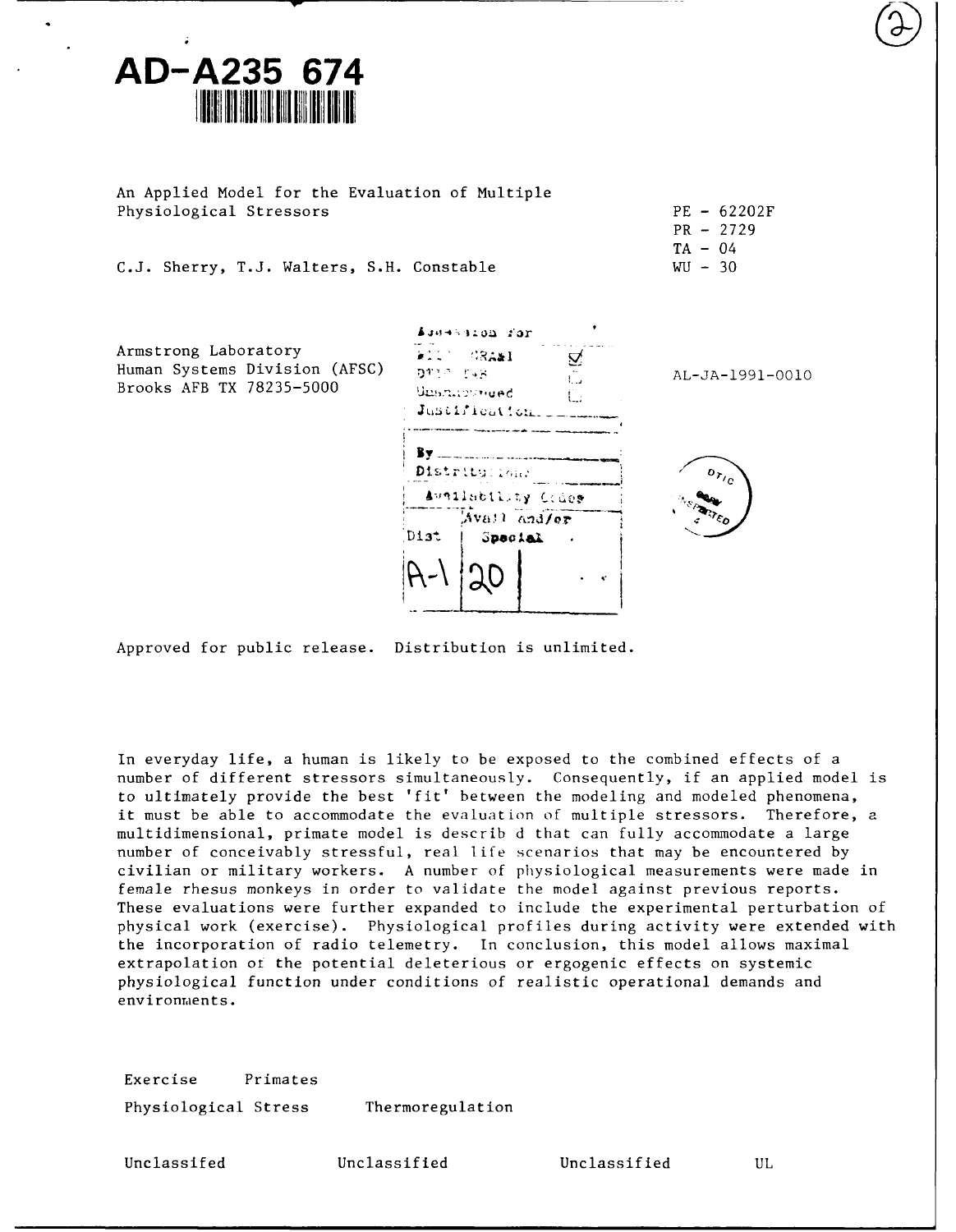Neuroscience & Biobehavioral Reviews, Vol. 15, pp. 115-121. <sup>2</sup> Pergamon Press plc, 1991. Printed in the U.S.A.

0149-7634 91-53 00 - 100

## An Applied Model for the Evaluation of Multiple Physiological Stressors

## STEFAN H. CONSTABLE,<sup>1</sup> CLIFFORD J. SHERRY\* AND THOMAS J. WALTERS<sup>3</sup>

United States Air Force School of Aerospace Medicine \*Systems Research Laboratory, Brooks Air Force Base, TX 78235

CONSTABLE, S. H., C. J. SHERRY AND T. J. W'ALTERS. An applied model for the evaluation of multiple physiological stressors. NEUROSCI BIOBEHAV REV 15(1) 115-121, 1991. - In everyday life, a human is likely to be exposed to the combined effects of a number of different stressors simultaneously. Consequently, if an applied model is to ultimately provide the best 'fit' between the mcdeling and modeled phenomena, it must be able to accommodate the evaluation of multiple stressors. Therefore, a multidimensional, primate model is described that can fully accommodate a large number of conceivably stressful, real life scenarios that may be encountered by civilian or military workers. A number of physiological measurements were made in female rhesus monkeys in orde, to validate the model against previous reports. These evaluations were further expanded to include the experimental perturbation of physical work (exercise). Physiological profiles during activity were extended with the incorporation of radio telemetry. In conclusion, this model allows maximal extrapolation of the potential deleterious or ergogenic effects on systemic physiological function under conditions of realistic operational demands and environments.

Animal model Core temperature Exercise Extrapolation Heart Rate Oxygen consumption Primate exercise wheel Rhesus monkey Thermal balance Patas monkey Physiological stressor

ANY number of biological/environmental stressors may be present during industrial or military operations. In certain real life scenarios, the wearing of individual protective equipment may be required. This may expose the individual to microclimate extremes that, when combined with the possibility of self directed or prescribed prophylactic/ergogenic pharmaceuticals, may further complicate the normal physiological response. Daily job performance and mission accomplishment are important measures of productivity, however personal health and safety are always of utmost concern. Therefore, the possible combined effects of these stressors on the individual(s) must ultimately be evaluated and quantified so that medical or environmental health advisors can, if necessary, either take optimum countermeasures or otherwise avoid the apparent risks. Because of uncertainty of the outcomes of some combined exposures, laboratory studies in humans may not always be practical, safe, or ethical. Therefore, human experimental subjects often cannot be used to obtain such information, so alternative approaches have been proposed. These include: a) analysis of clinical reports of accidental or unexpected exposures; b) use of mathematical or computer models; and c) the use of in vitro and in vivo animal models.

One of the ultimate goals of most animal models, whether in vitro or in vivo, is to extrapolate from animal findings to the human conditions that they are used to model. Many factors make extrapolation from these animal models to human conditions difficult, even when in vivo models are used. For example, scaling focuses on differences in size: a mouse is 1/3500 the size of a

man and takes 14 breaths for every single breath a man takes. Body heat flow and metabolism are likewise affected by differences in relative body surface areas. i.e., size. Scaling factors become especially important when one attempts to determine a 'safe' dose of a xenobiotic or a 'therapeutic' dose of a drug in an animal model and then extrapolate from the animal model to determine the appropriate dose in humans. Pharmacokinetic factors such as species specific differences in route/rate of absorption. tissue distribution (binding to plasma proteins, tissue compartments, etc.), metabolism, and route/rate of excretion also become important when evaluating drug effects in a model (6, 10, 17). These considerations make nonhuman primates an attractive selection to many investigators.

Rhesus and patas monkeys are qualitatively similar and both species possess arteriovenous anastomoses and sweat over the entire body (9.12). However, there are some quantitative differences between these two species of monkeys. The sweat glands of the patas monkeys are larger and the maximum amount of evaporative heat loss due to sweating is approximately 40G higher. which is closer to the sweat capacity observed in humans (9). Because of the higher sweat capacity and other similarities to humans, patas monkeys may be a more appropriate animal model of the human thermoregulatory system, particularly at ambient conditions at or above the upper limits of the thermal neutral zone of the animal. On the other hand, under the conditions of lower environmental siress, the rhesus monkey may be a more useful model because of the large behavioral, physiological, and pharmacolog-

115

 $\mathbb{R} \times \mathbb{C}$ 



Requests for reprints should be addressed to Stefan H. Constable, Ph.D., USAF School of Aerospace Medicine/VNC, Building 160, Brooks Air Force Base, TX 78235.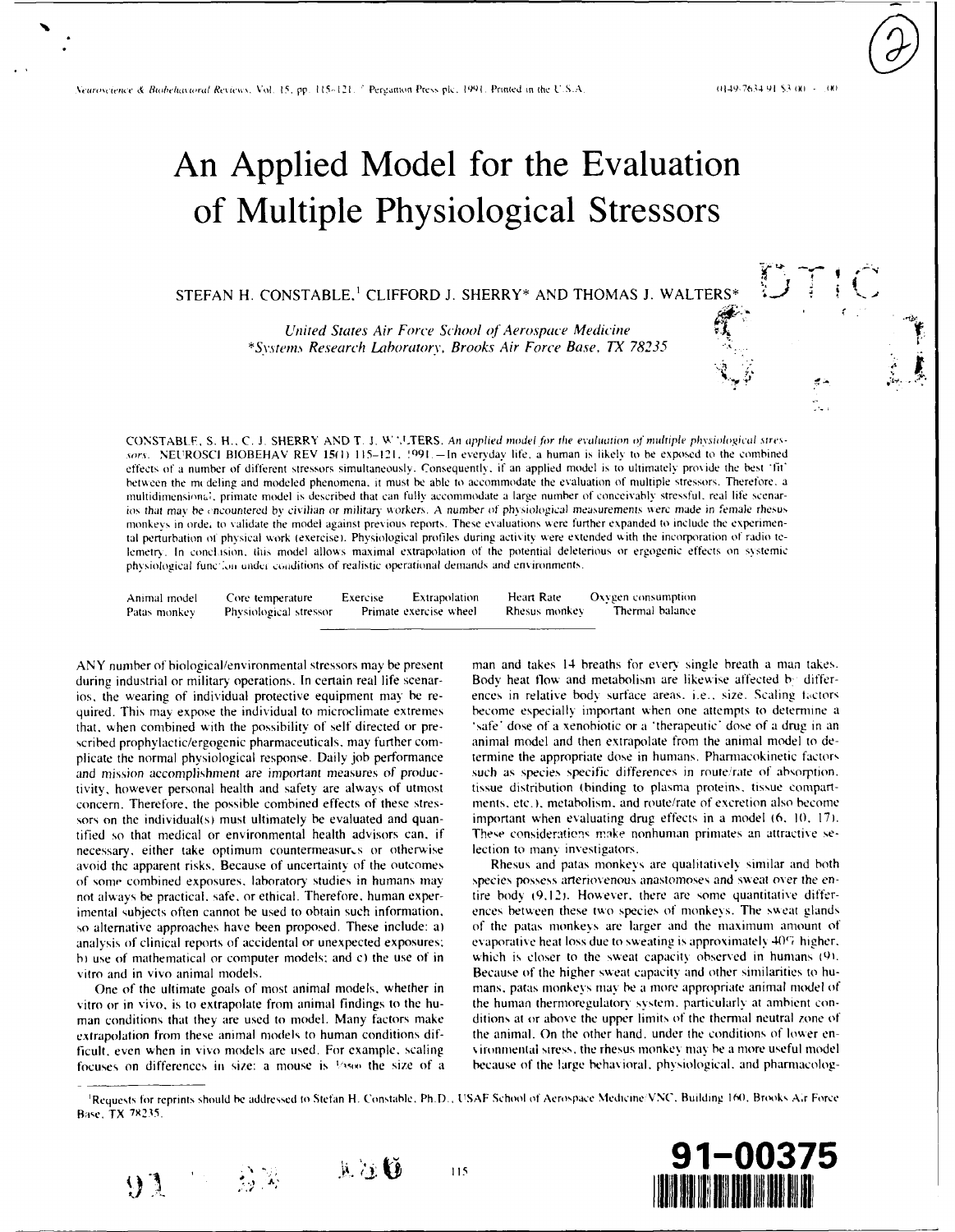I

the effect of one independent variable on one or two dependent The monkeys were fasted overnight prior to each experiment. variables. But, in the everyday world, a human is likely to be exposed to the combined effects of a number of different stressors Surgical Procedures simultaneously. For example, if troops are under the threat of a nerve agent attack, they are usually forced to wear the chemical In some experiments core temperature and heart rate were defense ensemble which includes a mask, overgarments and monitored with a telemeter (Mini-Mitter Physiotel amplifierboots. When the environmental temperature exceeds 24°C, the transmitter Model 270-0011) implanted intraperitoneally. After a effective temperature inside a chemical defense ensemble can surgical level of anesthesia was achieved (induction ketamine **I)** reach 35<sup>-</sup>C or greater and the normal dissipation of body heat is mg/kg, IM: maintenance isoflurane) a small incision was made greatly impaired. In addition to the effects of heat stress and the under sterile conditions near the ventral midline, over the abdompossibility of some contamination by very low doses of nerve inal cavity. An incision of  $\approx 10$  cm was then made through the agent, these individuals may also be exposed to a wide variety of abdominal muscles, along the linea alba. to accommodate the pharmacological agents which have been either 'self directed' amplifier-transmitter package (\*) cm in diameter, 0.5 cm thick). (caffeine. nicotine, over-the-counter drugs. alcohol. etc.) or pre- The two EKG leads were tunneled under the skin from the irnscribed (anticholinergics, antihistamines, tranquilizers, etc.). If plantation site to a site above and lateral to the right nipple, and an applied model is to provide the best 'fit' and allow robust and a second site slightly above the left iliac crest. The temperature meaningful extrapolations, it must be able to support the evalua-probe was attached to the capsule of the left kidney. All incisions

well suited for these studies because it allows independent manip- $= 0.25$  mg IM). ulation of physiological (e.g., exercise, drugs. training) and environmental (e.g., heat. cold) stressors, and can be adapted to  $Resting$  Procedures. evaluate physiological theart rate. body temperature. etc. ). as well as metabolic toxygen consumption, carbon dioxide production. Each monkey was trained to sit quietly in a Plexiglas primate etc.) parameters. The basic task. walking or running above a restraining chai, by placing it in the chair for at least  $2\rightarrow 1$  hours threshold speed, is relatively easy to bring under stimulus con- per day for 10 days. Initially, the monkey was reinforced with trol. It has been successfully used to evaluate the effects of exer-<br>small pieces of apple or other preferred food. By the end of the cise and chemical defense antidotes and prophylactics on the training period, the tionkey normally stopped struggling and sat thermal balance of patas monkeys (2). Moreover, this approach quietly. **Complete the effects** of acclimation, hypobaria Core temperature was measured by the telemeter temperature and physical fatigue on these variables and to determine what probe, as described above, as well as a probe inserted into the measures can be used to ameliorate the decrements in perfor- rectum approximately **10** cm fioma the anal sphirnter nd or a mance associated with exposure to physiological, environmental, probe inserted via a nostril into the esophagus to one of four dif-

that can fully accommodate a large number of stressful, real life monkey \kas lightlv anesthetized \\ith ketamine **(80-100** rgi) to scenarios that might be encountered by military or civilian work- prevent the monkey from pulling the thermistor out. The relative ers. Relatively innocuous compounds (caffeine. antihistamines, placement of the esophageal and intra-abdoninal theniistors. as alcohol, etc.) may even be of interest to study. Although it might well as the implanted telemeter and EKG sensors are shown on be known, or highly expected, that the physiological effects of an the radiograph in Fig. 1. Skin temperature *was measured* by thermindividual stressor may be negligible at moderate exposure levels. istors attached to the inner thigh, chest, back, calf and tail there could he an additive or synergistic effect when combined Metabolic enerev cost **\kas** determined **b** first drav ing room with other potential stressors. Physiological monitoring, along air at a constant rate (4-5 1/min) through a Plexiglas hood encloswith the measurement of work rate and capacity under adverse ing the animal's head. The flow was adequate to ensure that no conditions, can **he** used to estimate the level of health risk or expired air can **he** blow'n out around the neck seal. FEO. and performance degradation that humans may encounter in similar FECO, were measured downstream by a Perkin-Elmer 1100 Medscenarios. The most important aspect of this approach is that it ical Gas Analyzer. The total airflow was measured using a Kurz should allow the best estimate of the potential deleterious effects 565-7A Mass Flowmeter. The metabolic parameters were calcuon systemic physiological function under conditions of realistic lated from **VO.** VCO.. and respiralor\ quotient \alues. using the operational demands and environments. Short of performing hu- algorithm of Brown, Cole. Dauncey. Marrs and Murgatrovd (5), man experiments, there appears to be no better methodology with all volumes and flows corrected to STPD. axailable to make these important predictions of health and per- Total e\aporati\e heat loss was determined **b\** weighing the formance. This model is comprehensive, highly flexible, and an animal before and after the experiment (including any urine and applied research resource that can make a unique contribution to feces produced during the experiment). Respiratory water loss the prediction of human physiological responses to multiple was determined by calculating the difference between the abso-

3.98 ± 0.55 kg were housed individually in standard stainless steel tween total evaporative heat loss and respiratory water loss. monkey cages. The room temperature was maintained at 24  $\pm$  2 C Heart rate was obtained from two EKG leads implanted sub-

ical data base that is available for it (4). *'* ith a 12:12 hour light:dark cycle. The diet consisted of monke, Most modeling efforts, by their very nature, tend to focus on chow supplemented with fresh fruit, with water available ad lib.

tion of multiple stressors. The stress of the monkey stress and the monkey with interrupted intradermal sutures and the monkey A Primate Exercise Wheel (PEW) system (7) is particularly was provided with postoperative analgesia (butorphenol tartrate.

or pharmacological stressors. ferent depths: 15. 17.5. 20. or 22.5 cm. as measured from the Therefore, a nonhuman primate model has been established nasal flare. When esophageal temperatures were measured, the

stressors, and the stressors, the air entering and leaving the hood multiplied by the total airflow. Estimation of the humidity was done by em-**111. 111. 111. 111. 111. 111. 111. 111. 111. 111. 111. 111. 111. 111. 111. 111. 111. 111. 111. 111. 111. 111. 111. 111. 111. 111. 111. 111. 111. 111. 111. 111.** pair monitored the ansolute humidity of the ambient air tlowing Animal Care into the hood and the second pair, located downstream from the second pair. hood. monitored the absolute hunidit\ **of** the air flow ing out of Six female rhesus monkeys (Macaca mulatta) weighing the hood. Eccrine swell rate was calculated as the difference be-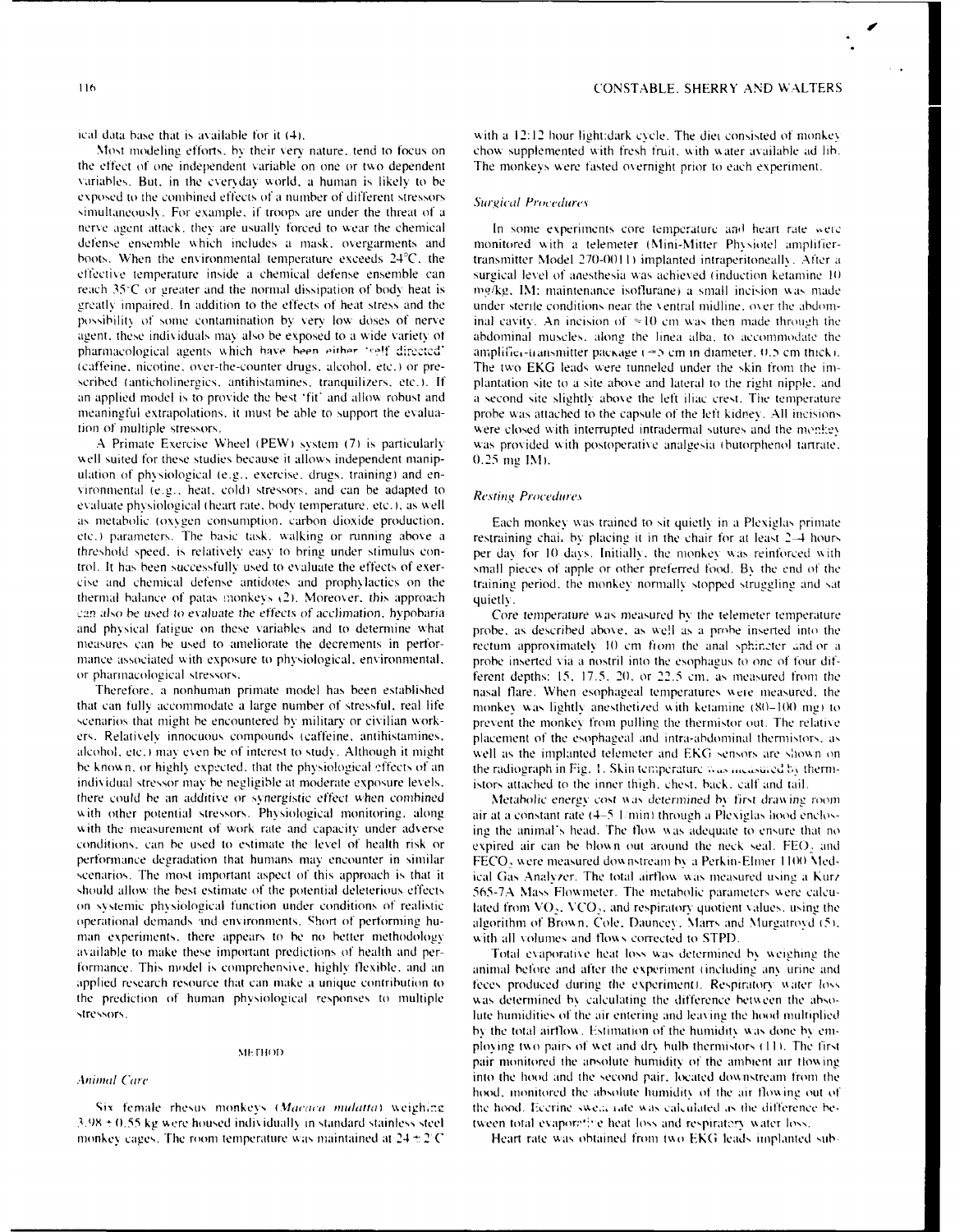

FIG. 1. A radiograph showing the placement of the telemeter unit, the EKG leads (the fine wires running along the chest), and the esophageal and intra-abdominal thermistors.

dard disposable EKG electrodes, one attached to the chest at the during the initial shaping and subsequent maintenance of the belevel of the nipple and to both ankles. The EKG was recorded via havior (walking or running), using a free-operant (Sidman) avoid-<br>a Hewlett-Packard Defibrillator (Model 43100A) and the heart ance paradigm with exterocepti a Hewlett-Packard Defibrillator (Model 43100A) and the heart rate was obtained from a locally built cardiotachometer. **by a pair of light bars mounted at each end of the wheel.** a tone

ide analyzers, and EKG cardiotachometer were connected via ap-<br>propriate interfaces to National Instruments Multiple I/G Boards colored red, green, and vellow (for the meaning of the lights, see propriate interfaces to National Instruments Multiple **I/G** Boards colored red. green. and yellow (for the meaning of the lights, see  $(NI-MIO-16L$  and  $NI-MIO-16H$ ) in an Apple Macintosh II computer. These boards handled the analog to digital conversion of friction brake, which prevents the monkey from operating the the signals. The data were conditioned, smoothed, and displayed wheel faster than an upper, prese the signals. The data were conditioned, smoothed, and displayed wheel faster than an upper. present speed and stabilizes than an upper. preset speed and stabilizes the wheel faster than an upper. preset speed and stabilize on the computer screen (see Fig. 2) and stored into a computer during rest periods.<br>File, Selected variables were printed on paper to provide a hard and Additional modifications in the PEW as described by Curren file. Selected variables were printed on paper to provide a hard conditioned, and displayed under the control of a program writ-

ments (pellets and preferred fluids. respectively) to motivate ex- of shocks received in each work period and for the total session. terfere with breathing and may limit the duration of exercise be- monkey's behavior under stimulus control (that is, the monkey

Wheel (PEW), which utilizes aversive stimuli (mild electric shock). A program written in LabVIEW graphical programming lanin Fig. 3. The aluminum bars acted as a circular treadmill and and rest periods, the duration of grace period  $[e.g., the time be$ 

cutaneously. as described above, or alternatively from three stan- tioned as a shocking grid to provide a negative reinforcement The outputs of temperature probes, oxygen and carbon diox- generator, and an overhead 'house' light. Each light bar was di-

copy for analysis during the experiment. All data were collected, and his colleagues (7) were: 1) enlarging the light bar; 2) chang-<br>conditioned, and displayed under the control of a program writ- ing the 'meaning' of the ten in LabVIEW graphical programming language. Version 2.0. a work period (no tone): **(b)** a yellow light plus tone indicated an Data reduction and statistical analysis were done off-line. underspeed condition, where the animal must increase speed to avoid a mild shock: (c) light bar. lights off, house lights on indi-*Exercise Procedures* cated a rest period: and 3) monitoring the total distance traveled by the monkey, the number of grace periods (yellow light on) Several investigators have attempted to use positive reinforce- initiated, the cumulative grace period durations, and the number ercise behavior (8,16). Using positive reinforcers causes two Utilizing these changes in the present PEW along with appropripotential problems: **I)** eating or drinking and swallowing may in- ate behavioral shaping techniques. **we** were able to bring the cause of satiation: and 2) it may not be possible to obtain or recognizes that a yellow light 'means' speed up and thus receives maintain the desired level of physical exertion in food- or water- a minimum number of shocks) and train our tnonkevs to run at **o** deprived animals. The minimum of 3.0 m.p.h. for six 10-min work periods interspersed Curren. Wiegel and Stevens (7) designed the Primate Exercise with 1-min rest periods, within approximately 4 weeks.

which generally overcomes these problems. The wheel described guage. Version 2.0 and run on an Apple Macintosh IIX comhere is a modification of Curren's wheel and was constructed of puter, allowed control of the exercise wheel by altering settings 3/4" Lucite plastic (Plexiglas) and 148 round aluminum bars which on the computer screen control panel (Fig. 4) for the minimum formed a circular cage, 48" in diameter and 17" wide, as shown and maximum acceptable speeds, the number and duration of work provide the surface on which the monkey ran. They also func- tween the onset of the underspeed signal (yellow light  $+$  tone)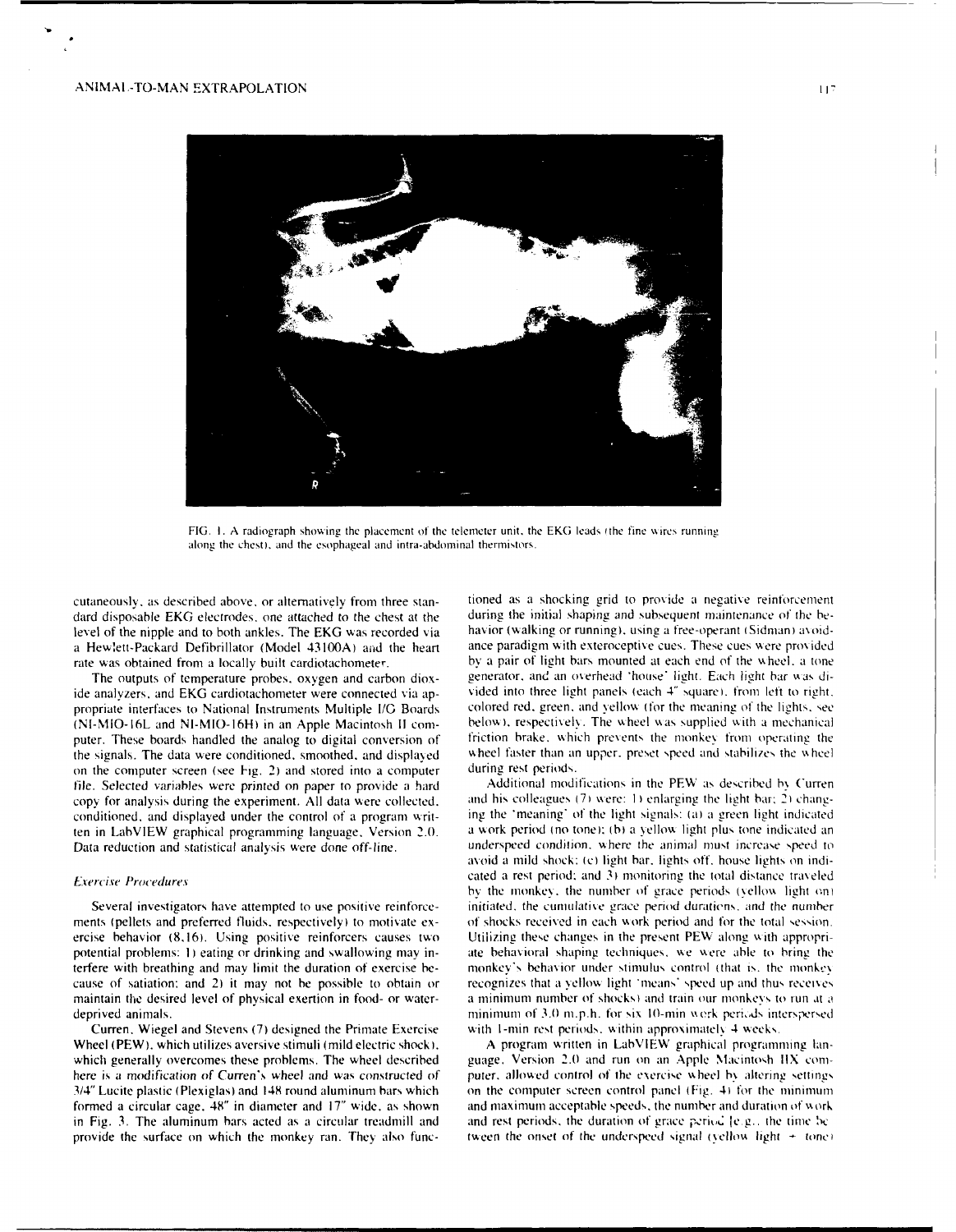118

## **CONSTABLE, SHERRY AND WALTERS**



FIG. 2. The computer screen generated by a program written in Lab-VIEW graphical programming language showing the controls (toggle switches) that allow the experimenter to start data collection (Enable). choose between 'hard-wired' (H/W) or telemetered (Tele) heart rate and core temperature, and to stop data acquisition to replace leads, etc. (Halt). The lower left half of the screen contains experimenter entered variables, such as atmospheric pressure. The outputs of temperature probes, oxygen and carbon dioxide analyzers, and EKG cardiotachometer, after appropriate conditioning and smoothing, are shown in the box at the right side of the screen. Calculated variables based on this data are contained in the box in the middle of the screen. The data and results of the calculations are updated at intervals determined by the investigator.

and a mild shock], the duration of the shock, the frequency of the shocks, and the total number of sequential shocks. The monkeys rarely receive more than one or two sequential shocks (often a trained monkey did not receive any shocks or a maximum of 1 to 2 individual shocks during a one-hour training session). In the unlikely event that the monkey received the number of sequential shocks set on the controller, the computer automatically turned the program (and shocking capacity) off and turned the lights (and tones) on the light bar off and the house light on (thus indicating a rest period to the monkey). The computer beeped to signal the operator to manually turn the program back on. The monkey could not receive any shocks when the program was off. The intensity of the shocks was set on a separate controller.

The same program collected and displayed the speed of the wheel in m.p.h., the direction the wheel was turning, the distance covered, the number of grace period initiations, cumulative grace period duration, and the number of shocks in each work period and in the total session. The computer also collected the telemetered measurements, i.e., heart rate and core temperature, as described above. Metabolic energy cost was determined by drawing room air at a constant rate (30-40 l/min) through a large Plexiglas hood that enclosed the wheel and oxygen consumption and



FIG. 3. The Primate Exercise Wheel (PEW). The light bars that provide exteroceptive cues are shown at either end of the wheel. The house light and sound generator that provide additional exteroceptive cues are not shown.



FIG. 4. The computer screen generated by a another LabVIEW program showing the controls that set the wheel parameters, such as minimum acceptable speed, are on the right half of the screen. Wheel variables, such as wheel speed, are on the left half of the screen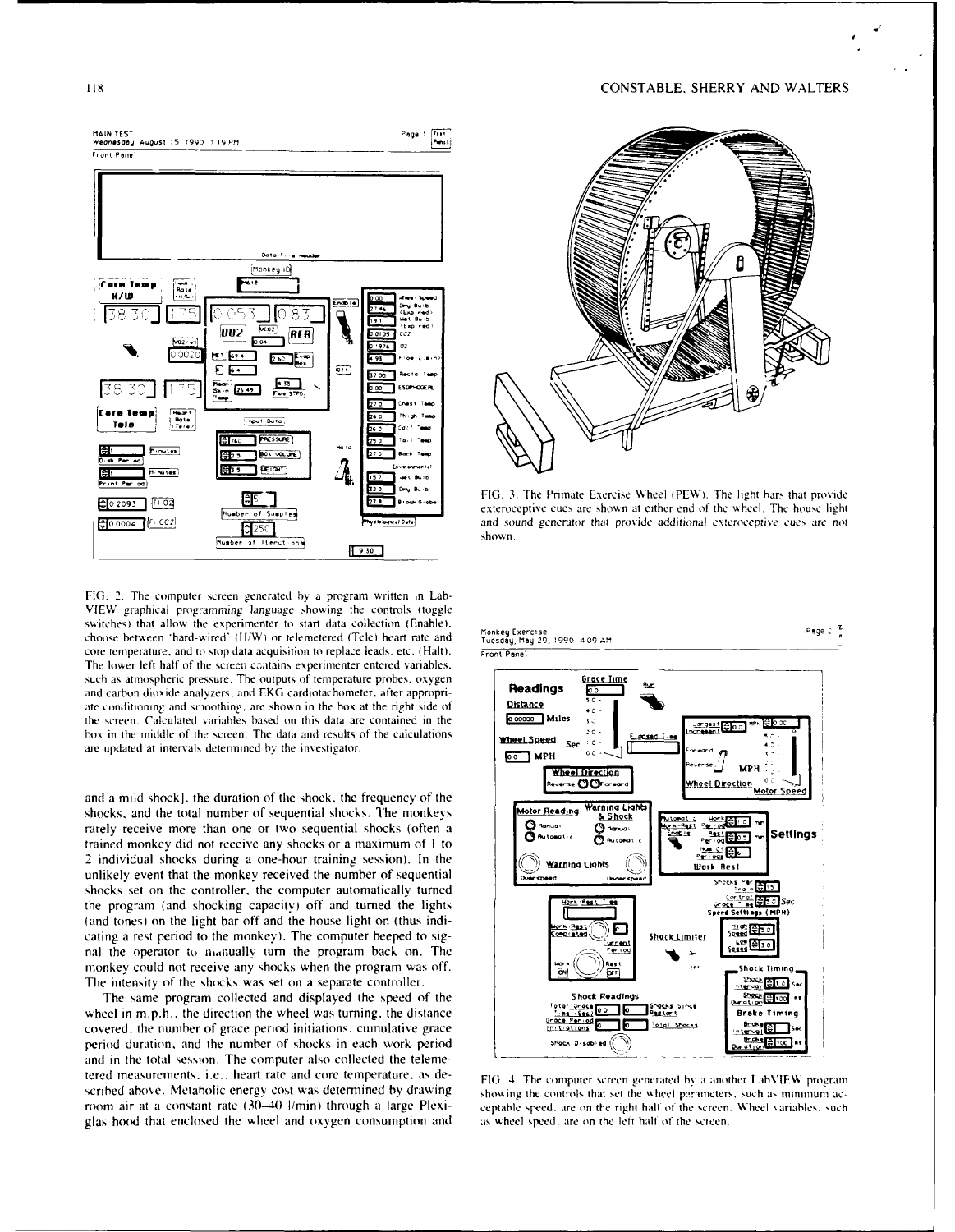## ANIMAL-TO-MAN EXTRAPOLATION **<sup>119</sup>**



carbon dioxide production, as well as flow rate were determined nificant differences among the variables. as described above. The wheel parameters (wheel speed, etc.), physiological, and metabolic variables were printed out both on TABLE 2 paper to provide a hard copy for analysis during the course of the experiment and saved in a computer file for off-line analysis. Statistical comparisons among days of testing were examined using a repeated measures ANOVA.

### **Environmental Stressors**

One other set of factors that can greatly affect physiological responses are the meteorological conditions that were present during operational exposure. Therefore a very important component of this model was the precise and consistent simulation of environmental conditions at the time of the experimental observations. This was accomplished by the use of well-insulated environmental chambers that had the capacity to both preheat and precool the ambient air which was then passed through the chamber interior. In this fashion both the ambient dry bulb temperature and absolute vapor pressure were controlled, that latter between 4 and 40

| A RECTAL TEMPERATURE<br><b>II THIGH TEMPERATURE</b><br>. MEAN SKIN TEMPERATURE |                                    | Females<br>$(n = 6)$          | Males*<br>$(n = 4)$ |
|--------------------------------------------------------------------------------|------------------------------------|-------------------------------|---------------------|
|                                                                                |                                    |                               |                     |
|                                                                                | Weight<br>kg                       | $3.98 \pm 0.55$               | $3.15 - 5.5$        |
| $\blacktriangle$ MET W/m2                                                      | Core Temperature<br>÷С             | $38.6 \pm 0.2$                | $38.5 \pm 0.2$      |
|                                                                                | Mean Skin Temp.<br>$^{\circ}C$     | $36.0 \pm 0.9$                | $35.5 \pm 0.03$     |
| My                                                                             | Metabolic Rate<br>w/m <sup>2</sup> | $\pm$ 9.4<br>54.3             | $48.2 \pm 2.4$      |
| m                                                                              | VO <sup>2</sup><br>ml/min          | 45<br>$\overline{5}$<br>$\pm$ | NR                  |
| APQ                                                                            | Conductance<br>$w/m^2$ °C          | $\pm$ 3.1<br>16.6             | $15.3 \pm 2.0$      |
| $\bullet$ .<br>$\sim$                                                          | Heart Rate<br>beats/min            | $\pm$ 25<br>171               | NR                  |

Torr. Under some conditions, heat lamps can be added as a source of rdiant heat. The effective wind speed was normally kept low. 28<br>26| WHOLE BODY CONDUCTANCE<br>
Lungd grape of colorad grapes of colorad grapes in additional and controlled over a

by making repeated observations from the same monkey under similar environmental conditions. The results of three separate FIG. 5. Representative thermal, metabolic, and physiological responses experiments conducted over an 11-day time period (separated by 4 of a young unacclimated female rhesus monkey at rest and equilibrated to and 7 days, respectively) are shown in Table 2. A review of this 30°C across a 45-minute period. <br>And 1 days, respectively) are shown in Table 2. A r table indicates that the monkey's metabolic and physiological responses were stable over time, as there were no statistically sig-

|                             | Dav 1                                            | Dav <sub>2</sub>                                | $_{\text{Dav}}$ 3 |
|-----------------------------|--------------------------------------------------|-------------------------------------------------|-------------------|
| Core Temperature<br>℃       |                                                  | $38.3 \pm 0.03$ $38.9 \pm 0.05$ $38.8 \pm 0.05$ |                   |
| Mean Skin Temperature<br>÷С | $-35.2 \pm 0.12 - 36.1 \pm 0.29 - 36.1 \pm 0.15$ |                                                 |                   |
| Metabolic Rate<br>$w/m^2$   |                                                  | $51.8 \pm 3.5$ $59.9 \pm 6.7$ $60.5 \pm 5.7$    |                   |
| vo <sup>2</sup><br>ml/min   | $45 \pm 3$                                       | $51 - 56$                                       | $52 \pm 5$        |
| Conductance<br>$w/m^2$ C    | $21.9 \pm 0.6$                                   | $19.6 \pm 2.7$ $21.2 \pm 2.6$                   |                   |
| Heart Rate<br>beats/min     | 188 - 9                                          | $197 - 18$                                      | $195 - 50$        |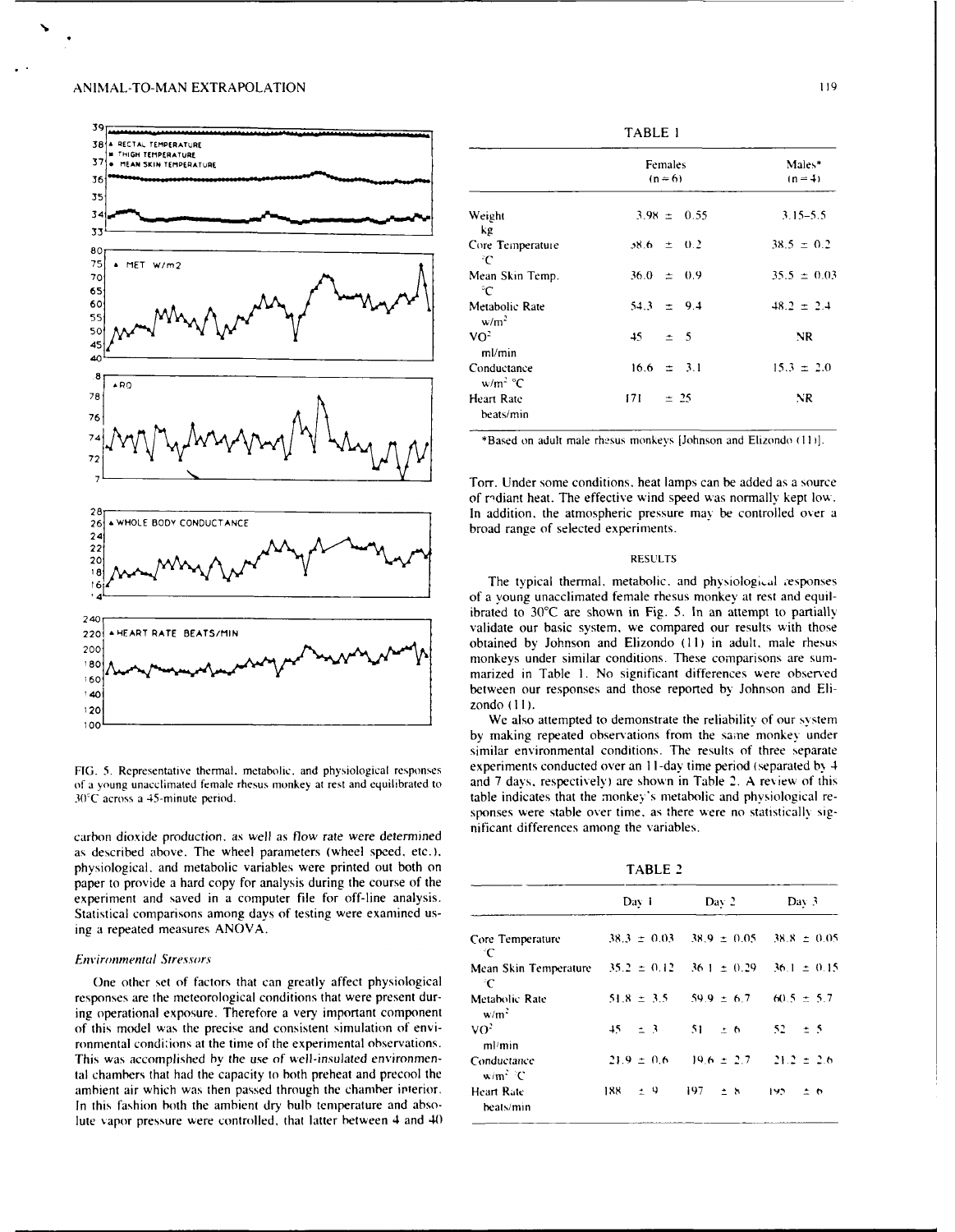## 120 CONSI **ABLE,** SHERRY AND WALTERS



FIG. 6. The relationship between esophageal temperature and depth of thermistor placement. During these experiments it was necessary to lightly  $\sim$  2.5 anesthetize the monkeys, as a result core temperature slowly declined during the testing period. In order to reduce this confounding influence on the comparison of esophageal temperature measurements at various depths with the rectal temperature, esophageal temperature was expressed rela-  $\frac{6.23}{2}$ tive to rectal temperature. Therefore a significant shift in this ratio from  $\frac{1}{2}$ one depth to another would represent an influence of depth on esophageal temperature. 2 *20* **-0** 5 . • .

Esophageal and rectal temperatures are often considered good FIG. 8. (A--D) The effect of exercise on core temperature **(A).** heart rate various thermistor depths. Therefore all esophageal temperature involved a intermittent work/rest cycle of 10-min word/<br>I-measurements were included for the comparison with their re-<br>average speed (during work) for this tr measurements were included for the comparison with their respective rectal and intraabdominal temperatures. As shown in Fig. 7. there are strong positive correlations between core temperatures as measured by the esophageal probe and the rectal probe perature are quite small. or the telemeter probe with the rectal probe. Moreover. absolute Physical work significantly increases the basal metabolic rate



kidney capsule). versus rectal temperature. volume.



estimates of body core temperature (15). Figure 6 shows that no (collected via telemeter) (B). and oxygen consumption **(C).** The speed of physiologically significant differences were found between the the PEW during the test is shown in **8D.** Note that this exercise protocol

differences between any of these three indices of body core tem-<br>of the organism. The effect of exercise (10-min work  $\approx 3.5$ ) m.p.h.. with 1-min rest periods) on core temperature. oxygen consumption. and heart rate is shown in Fig. 8A-C. while



**Rectal Temperature (°C)** sus wheel speed. These relationships are qualitatively similar to those that would be obtained from human subjects under similar conditions. The FIG. 7. The relationship between core temperature as measured by the slow response time until the achievement of steady state oxygen conesophageal probe, and the telemeter intraabdominal probe (located on the sumption is primarily a result of the large wheel canopy dead space